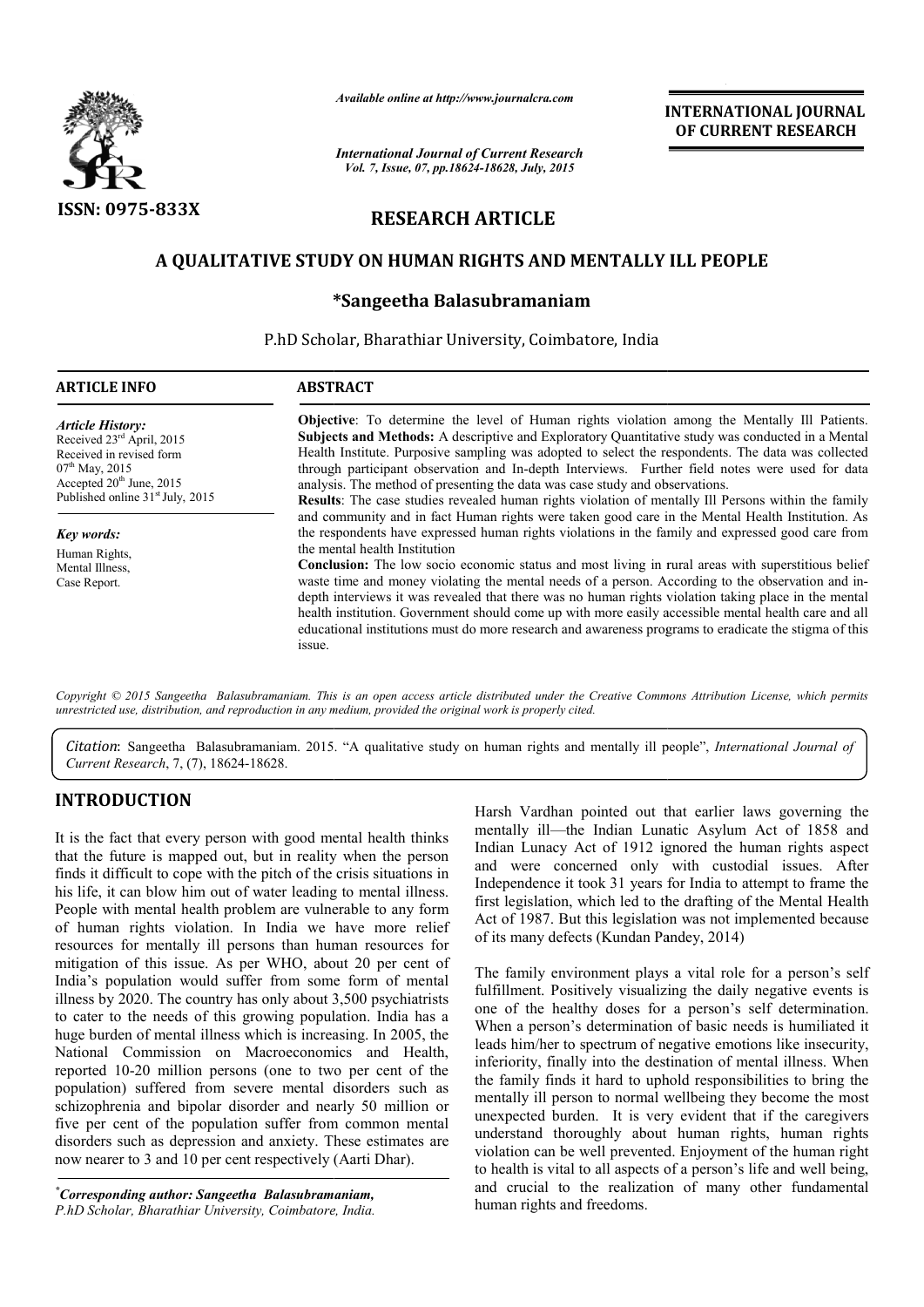Mental illness is not a single mans issues it is every single mans negligence to know the issue. Like any other diseases or disability, even mental illness can be controlled with good constructive quality support and security. This study also tries to throw some light on human rights violation and mentally ill patients.

## **MATERIALS AND METHODS**

The study adopted qualitative research method and explorative research design was used to explore the different areas of the study. Purposive sampling was adopted to select the respondents. The data was collected through participant observation and In-depth Interviews. Further field notes were used and data was analyzed.

#### **Results (Name of the Institute and patients name have not been mentioned to protect Identity)**

### **Discussion of Observations**

It was an astonishing experience for the researcher to see the Mental Health institution grounded with significant welfare for the well being of the mentally ill persons. Here to the researcher's observation, paramedical and medical staffs were willing to work for the mentally ill persons around the clock. All had professional and friendly rapport with the patients. In this mental institute "Mental illness" was not inside the inverted commas, but rather the mentally ill persons enjoyed their rights to live in dignity. This Mental Health Institution rehabilitates their patents in the form of interventions like activities of daily living, teaching them social skills, vocational training, sheltered workshops are conducted where ill individuals do fruitful work under support and supervision and some of the patients are even paid for their work. Many studies state that socio-economic status is a major cause of poor mental health in India and the same thing was experienced during the observation and interview with the staff, patents and families. A father of 21 years old boy who is a farmer and come from a rural area says

*"It's since three years my son is having this illness and in these three years I have sold my land and spent nearly around one and half lakh on my son's treatment. Now I have completely drained my money and very tired with all this, I am just praying he should get cured soon"*

"Major phases and revolutions have been described in relation to the history of psychiatry. The initial phases were predominated by the belief that sin and witchcraft were responsible for mental illness; mentally ill people were restricted to jails and asylums. Later, specific theoretical schools explaining the pathogenesis of psychiatric disorders from their respective perspectives created an impact in psychiatry. Further developments were related to the initiation and consolidation of community psychiatry that led to the integration of mental health care in the community. Venkatasubramanian (2008)". It was believed that Initial phase of psychiatry was dominant by witchcraft and sin but to our surprise this study reviled that majority of the families

interviewed in the OPD had gone to perform witchcraft and black magic on the mentally ill person before coming to the mental Health Institute. It was observed that Illiteracy and superstitious belief among the rural people made the families of the mentally ill persons to spend much of their money and time on "black Magic" (seivinai) during the early stages of the mental health problem.

A mother of a teenage mentally ill male in the OPD says *"My son was brought to the hospital four years back he was asked to continue with the medicines, later we took him to a priest and he said someone has done black magic on him so we spent nearly around 30,000 on seivanai, and after that he became normal. Now he has developed the symptoms again so we brought him to the hospital.* When the lady asked about medication replied *"because of the pooja he became normal so we discontinued the medicines".*

Later when the problem overrides or goes out of control, the families of the mentally ill person give up their responsibility to take care. Due to this diminishing concern, at the end they walk in the direction of the mental health institution and they are admitted in the mental health institutions. Human rights violations start as soon as the problem goes out of hand. Though there are a number of reports of human rights violations of the mentally ill in psychiatric institutional settings this institution is an exception where the mentally ill person's rights are respected. Through the in-depth interview and observation it was observed that most of the human rights violations are taking place within the family and community, but they are hidden, unreported and overlooked. The following observations and case report would explain the phenomenon - "human rights and mentally ill"

**Human Rights of Mentally Ill Persons – Areas Where Violations Occur** 

## **Chapter II: Rights of Persons with Mental Illness**

### **Section 8: Right to Community Living**

The right to community living is guaranteed by international law, in Article 19 of the UN Convention on the Rights of Persons with Disabilities (CRPD). CRPD Article 19 establishes that people with disabilities have a right to live in the community and to participate in society as equal citizens. To the researcher's observation, the mental health institution made all efforts to rehabilitate the cured patients back to the family and community. But the pathetic situation is families are not ready to take them back. The clinical Psychologist who was a very friendly and skilled person, who had a very good rapport with all the patients, said

*"We don't want to keep them here; we also want them to get cured and go back to their community and lead a happy life. But this doesn't happen, families don't want to take them back so they give false address and one day without any information they desert these patients and escape. Now we have adopted new techniques to stop this issue so now days it's not happening. If you see, most of the inpatients are with us for more than 10 years and no one comes to see them also."*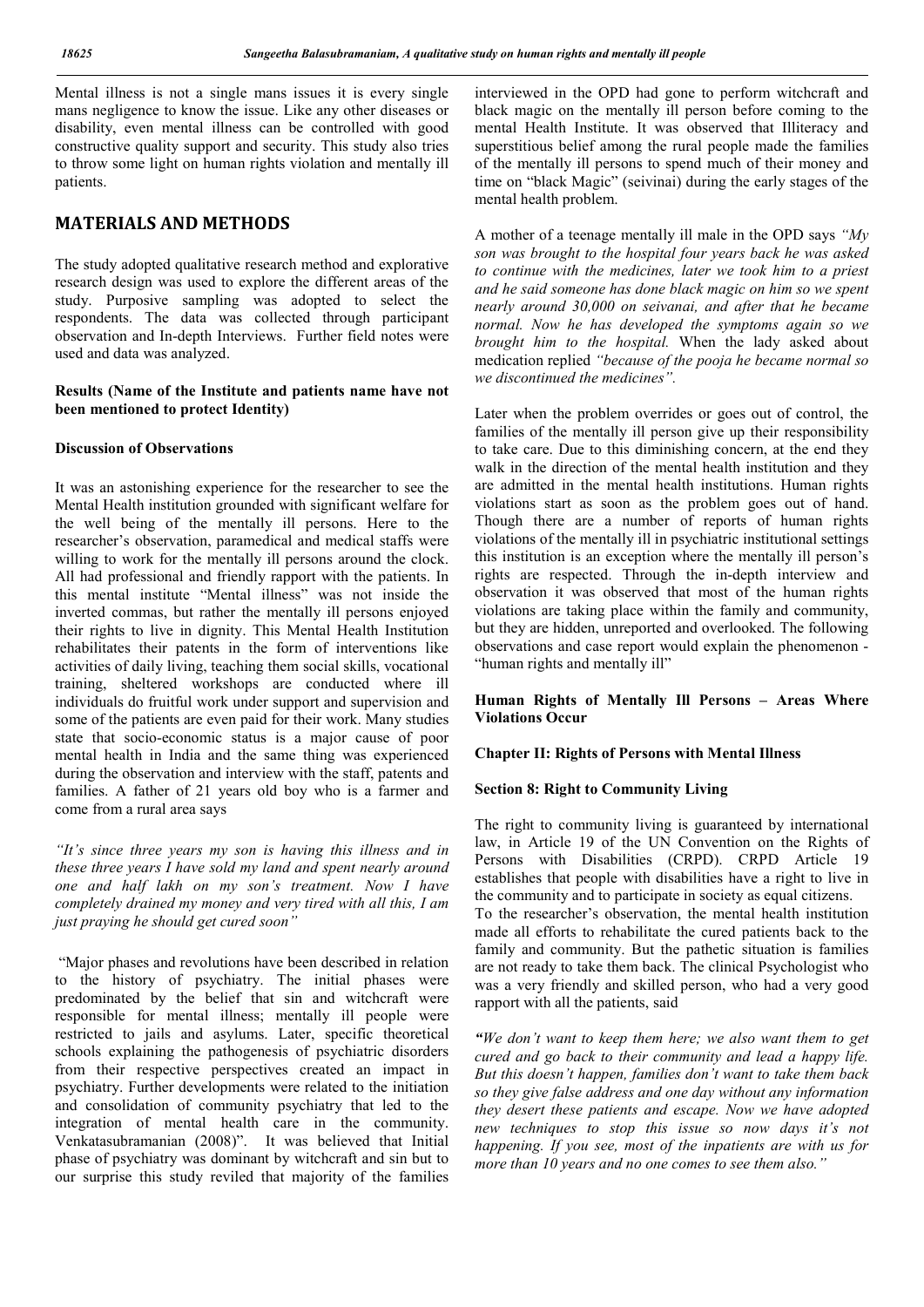Even thought CRPD guarantees the mentally ill patents the right to community living, mostly this right is violated in families and in the community. Below are some of the experiences shared by the patients and relations on the violations of rights to community living. A young boy who had brought his brother to the OPD ward expressed how his brother was discriminated in his community

*"When my brothers illness increased he started breaking the windows and cut the cable wire of the village people, the village called for an panchayat meeting and all people decided that my brother should be sent out of the village. Later the panchayat leader decided that with his expenses my brother will be admitted to the mental health institution and not to be brought back into the village. My sister- in –law also left my brother with his two kids. I am helpless and I don't know what to do"*

A 35 years old patient who was working as a professor said *"Since my mental illness started increasing my wife left me with my daughters. They never come to visit me"* A warden said showing a very old patent who was around 80 years old wearing a blue pajama *"He was a very famous heart surgeon long back he was brought to this institute by his mother. She used to visit him, but she also died few years back and now no one comes to visit him. He will stay with us till his end"* 

### **Section 9: Right to Protection from Cruel Inhuman and Degrading Treatment**

Having regard to article 5 of the Universal Declaration of Human Rights and article 7 of the International Covenant on Civil and Political Rights, both of which provide that no one may be subjected to torture or to cruel, inhuman or degrading treatment or punishment. This right was well practiced in the mental institution where the observation was conducted. The mental ill person who were not wanted by their families and neighbors , to live with or live next door were seen leading a safe and secured life under the health care providers in this institution. The patients were conditioned at their initial stage in a constructive way to do their own personal work and were left free according to their problems intensity. The mentally ill people were conditioned to learn to master their thoughts with care and concern by the nurses in the institution. *"We don't isolate them"* one of the wardens said. Every patient was called by their names and not with their illness. This shows the respect towards human and awareness of safe guarding their rights.

In this institution they were not chained and not treated with Electroconvulsive Therapy (ECT) rather they are rehabilitated. Clause 104 of the 2012 Indian Mental Health Bill, already cleared by the Parliamentary Standing Committee, sets out a legal prohibition on the use of ECT without anesthesia and muscle relaxants. If a doctor performs unmodified ECT when the new law enters into force he or she will be committing a criminal assault.

The warden said *"long time back our patients were given ECT as a treatment but now as the constitution has banned ECT, so the institution also has stopped giving ECT to our patients"*

The patients were given healthy and hygiene food. The patients were trained to do their personal daily routines. The warden said *"we don't shave their head nor we isolate them; they are left free inside the ward".*

## **Section: 10 Right to Equality and Non-Discrimination**

There were patients who were from high socio economic background like cardio surgeon, professor, businessmen, but all are treated equally. They were put in wards according to their severity of illness rather than their economic status. Everybody is given the same food without discrimination. Even in the rehabilitation unit the bread loaf prepared by the patients are bought by the staffs working there and also sent outside to different hospitals. The warden said *"they do it in a very clean and hygienic manner like any other normal person does and since the bread prepared here does not contain any artificial sugar, our staffs and even doctors buy them".* This shows non-discrimination

#### **Section 11 Right to Information**

The patients were informed about their illness was very much apparent from the conversations. When few of the patients were asked about their illness;

A young patient aged 27 said *"I have bipolar disorder"*. When he was asked what is bipolar disorder within seconds he replied *"depression and mania and I have both the symptoms". Next question was what schizophrenia is and he replied "Hallucination and delusions".* In the OPD unit as well as in the wards when family members and the patients were asked about their illness they were easily able to define it. One of the patient said *"I have catatonia and in the assessment test I got 75%. I scored 3% for self care and 3% for interpersonal relationship, and in communication and understanding I scored 6% and in willingness I scored10% and doctors said to me that I will get well soon"* from the above right to information is clearly followed by the institution.

*A study conducted by Mills MS et al (2008) gave an opposite findings where, the researchers investigated 52 recently admitted patients about formally receiving information regarding patients' rights and about their knowledge of that information. Of the 13 day hospital patients, 12 recalled being given the information, but only 20 of 39 inpatients recalled receiving the information. Most patients, disregard of their diagnosis or legal status, knew their rights.*

#### **Section 12: Right to Confidentiality**

Section 12 of The Mental Health Care Bill, 2011 deals with Right to Confidentiality. The same was tabled in the Parliament in 2013. Confidentiality about the identity and details of the patient with some exceptions is the obligation of the treating mental health institution. Patients and family members expect the clinician to maintain secrecy about them. To safe guard the right to confidentiality the mental health institution takes every step to keep the case study and medical records secret. The medical records room is locked and legal case files are kept very confidential.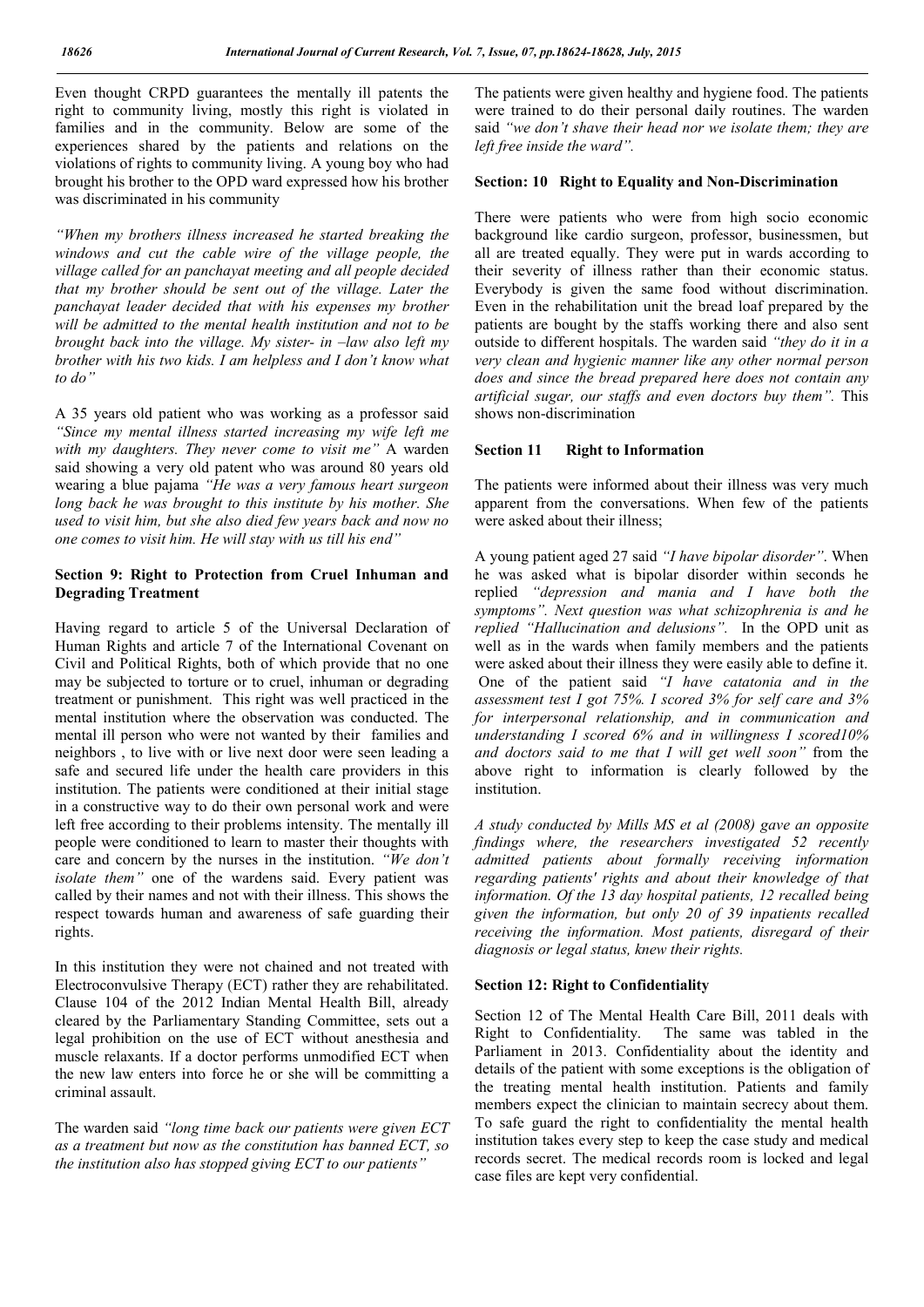The warden said *"Records of the patients are kept very confidential specially the legal files. Records are produced only to the people who are treating the patients. If any students who come for their studies need to access the records for learning then they have to get proper permission from the authority."* 

#### **Section 14: Right Personal Contacts and Communication**

A mentally ill person was undergoing counseling when a warden came and informed that his wife has come. The patent with a broad smile on his face said "*I'm very much happy to see my wife*". The clinical psychologist understanding his emotions discontinued his counseling session and asked the patient to go meet the wife and to come for the session the next day. In this institution the patients were allowed to talk to their family members and friends. Their personal space as fellow human being was very much respected. They were given news papers and TV for recreations. Even games were conducted among them to develop interpersonal relationship. The warden showed a big ground and said every year mega sports are conducted in the institute and patients actively participate in it. Patients were all found in groups; interacting with each other. There were patients who even introduced few patients and said they are my friends. Even though they are left alone they themselves create their own relationships and live each day.

#### **Case Study – Human Rights Violations**

#### **Case Study Report**

A bold voice in view was stable and honest enough to share his rough time. Mr. Kumar (name changed) 27 years old is in the mental health Institution for the past 10 years. He studied till  $10<sup>th</sup>$  and was living in a city. He was with his mother and was living a harmonious life. In the year 2006 he lost his mother. After his mother's death, no one from his relatives supported him. He went through a crisis situation, where he was withdrawn from the normal life and no one really turned up to know what's bothering him about. He with self initiation got a job in a car showroom. Due to his temperament he lost his job. Later, for the next few years he was working as an agent in an insurance company, again where he was crushed out due to his bizarre behavior. His lives shake to the sense of doom and gloom. Despite the best effort to work due to his anger he was struck inside four walls. His illness started becoming worst due to grief and loneliness.

He says "I *was left in such a condition where I even begged to people to buy me some snacks and tea. My relatives all turned their backs. When my illness became severe I was locked inside my house without food and water for several days. One fine day with the help of assertive outreach team I was rescued by the police and I was shifted to the mental Health Institute"*. When he was brought to the institute he was found emotionally flat and diagnosed with the history of bipolar disorder. He says he is happy and the institution is taking good care of him. He has a desire to get married and have his own children

#### **Case Study Report 2**

It was traumatic to see a person with full of hope and longing that one day or the other he will be taken home by his family members.

But the truth behind is that he has spent 10 years travelling with this false hope. The man says *"I am here for the past 10 years, I am married, I have two daughters, my wife left me since became very much addicted with ganja, my parents died and I have only one sister"*. The family once upon a time cared for him and dependent on him to run the family, due to his bad he became mentally disturbed and he was admitted to the mental health institution for treatment.

The pathetic situation is that even after 10 years today when he is cured his family is not willing to take him back home. Whenever his sister and brother-In-law visited him they gave him a false hope that they will take him soon. The man said *"Now my wife divorced me but my daughter says, she will take me home when she goes for work and will take care of me".* He even said that his sister will take him home, but his brother in law is frightened to come to this institution. Finally it was observed that no one is willing to take his responsibilities even though he is now been recovered.

## **DISCUSSION**

From both the above case study reports it's crystal clear that human rights violations are taking place in the family and community. The family must take the responsibility at least to take care of his own family member who is mentally ill. It is every mentally ill person's birth right to live with his own family members when his conditions are under control. After the treatment the family must feel happy to bring them back home and provide them their basic needs than highlighting the past.

#### **Conclusion**

From this study it was revealed that human right violations of mentally ill persons are taking place in the family and community. Mental health institutions are safe guarding the human rights of these mental health persons with humanitarian approach. Hence the researcher suggests the family members who are the main care takers should take up responsibilities of the patient in the initial stage, than believing in black magic and witchcraft. These mentally ill people when not cared; the street becomes their dwelling place. These innocent mentally ill people not only get infected with diseases, women are been sexually abused. It is each and every individual's responsibility to inform police to put them into safe mental institutions.

Prevention of some mental health problems can also be achieved like, mental retardation by extensive variety of public health measures. These measures include antenatal care, maintain good nutrition to pregnant mothers, administer skilled delivery, postnatal care, immunization, sufficient nutrition for infants, prevention of accidents, treatment of mild mental health issues like stress depression on time. Government should facilitate more psychiatric clinics in PHCs even in remote villages which are easily accessible with good infrastructure. Looking healthy has difference in being healthy. It is very important to eradicate the attitude and stigma of the people towards the mental ill persons. It can be changed only through awareness programmes.